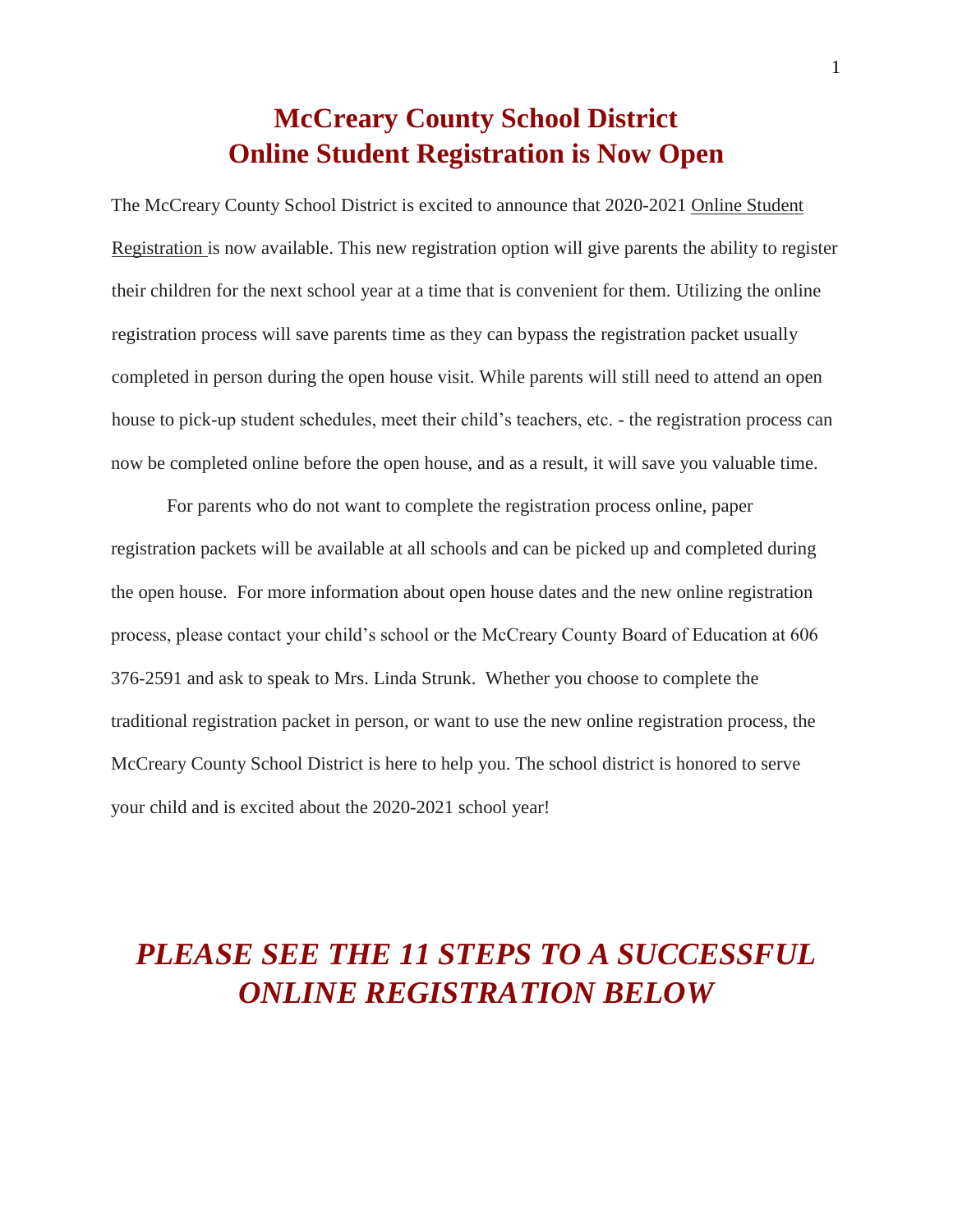### **STEP 1: From your computer go to the McCreary County School District web page** <https://www.mccreary.kyschools.us/>

## **STEP 2: Click on the Parent Resources link**

| Required Postings -                                               | <b>MASTER BUS SCHEDULE FOR 2018 - 2019 SCHOOL YEAR</b>                                                                                                                             |
|-------------------------------------------------------------------|------------------------------------------------------------------------------------------------------------------------------------------------------------------------------------|
| <b>District and School Level Planning</b>                         | Read More                                                                                                                                                                          |
| <b>Documents</b><br><b>Records &amp; Electronic Forms</b>         | WCE STUDENTS CREATED BANNER DISPLAYED AT 2018 ANNUAL KSBA CONFERENCE. MARCH 2ND THRU MARCH 4TH                                                                                     |
| <b>School Report Card Results</b>                                 | A group of Whitley City Elementary students created this banner which was hung and displayed during the 2018 KSBA Annual<br>Conference in Louisville, Ky March 2nd thru March 4th. |
| <b>McCreary Co School District</b><br><b>Notification Systems</b> | Read More                                                                                                                                                                          |
| <b>Staff Webmail</b>                                              | DISTRICT INCLEMENT WEATHER WATCH/SCHOOL CANCELLATION PROCESS AND HOW WIND CHILL AFFECTS SCHOOL<br><b>BEING DELAYED OR CLOSED</b>                                                   |
| <b>Infinite Campus</b>                                            | Read More                                                                                                                                                                          |
| eSchool Mall                                                      |                                                                                                                                                                                    |
| <b>Smart Find Express</b>                                         |                                                                                                                                                                                    |
| Technology/Maintenance Help<br>Request/Portal                     |                                                                                                                                                                                    |
| Forms & Links                                                     |                                                                                                                                                                                    |
| Employment                                                        |                                                                                                                                                                                    |
| Non-Traditional Instruction (NTI)                                 |                                                                                                                                                                                    |
| <b>Photo Galleries</b>                                            |                                                                                                                                                                                    |
| Speak Up Project for Digital<br><b>Learning Survey</b>            | <b>Click Here</b>                                                                                                                                                                  |
| <sup>26</sup> Student Resources                                   |                                                                                                                                                                                    |
| <b>III</b> Staff Resources                                        |                                                                                                                                                                                    |
| <b>Parent Resources</b>                                           |                                                                                                                                                                                    |

## **STEP 3: Click on Parent Infinite Campus Portal**

**Click Here**

| <b>Quick Links</b>                                                                                   | <b>&amp; Parent Resources</b>                                                                                                          |
|------------------------------------------------------------------------------------------------------|----------------------------------------------------------------------------------------------------------------------------------------|
| Home                                                                                                 |                                                                                                                                        |
| <b>Email Migration Self-Help</b><br><b>Documents</b>                                                 | 2018 - 2019 Master Bus Schedule<br>Parent Infinite Campus Portal                                                                       |
| <b>District News</b>                                                                                 | Student Insurance Enrollment Information                                                                                               |
| <b>Board of Education</b>                                                                            | Non-Traditional Instruction (NTI) Days Parent Newsletter and FAQ                                                                       |
| 2019 - 2020 McCreary County<br><b>School District Calendar (KDE</b><br>Approved)                     | <b>Meal Viewer</b><br>Cell Phone Parenting                                                                                             |
| <b>Repository For Official District</b><br>Policies, Procedures, Manuals, and<br>Required Postings - | Step by Step Tips to setup your kids iPhone<br>Parent's Guide to Protecting Teens on Social Media<br>Cyberbullying: A Word for Parents |
| District and School Level Planning<br>Documents                                                      | Teens Guide to Social Media Safety                                                                                                     |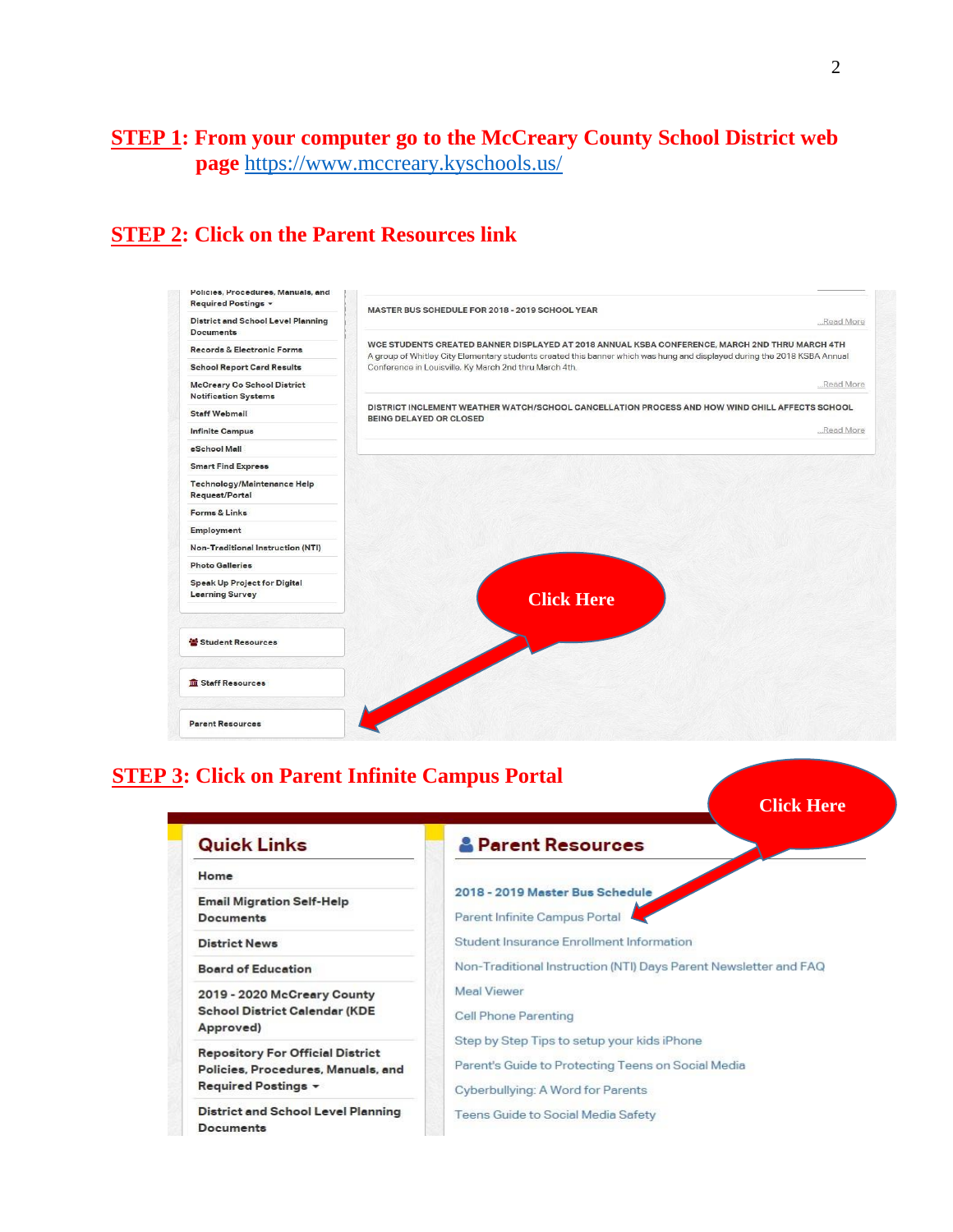#### **STEP 4: If you already have an Infinite Campus-portal username and** password, click on the link provided on the page. If you do not have an Infinite Campus-portal username and password, please contact Mrs. Linda Strunk at the McCreary County Board of Education (606-376-2591) to have your account set up.

#### Updated 06/30/2017

Parents/Guardians of students in McCreary County Schools who want to check the progress of their children can now access information on line. The Infinite Campus Parent Portal is a free, confidential Web site that allows parents to view up-to-date information about their children's grades, schedules, assignments, attendance and more. The Parent Portal makes it easy for parents to view their children's homework information, missing assignments, absences and tardiness, as well as reach teachers via e-mail.

Currently parents are being registered for this service at their individual schools' open house sessions, and PAC meetings. Parents may also call or visit the McCreary County Schools Central Office located at 120 Raider Way to verify that household information is accurate, and get an activation code to log on to the Parent Portal. Once parents have their username and password, they may access the Parent Portal from any Internet connection anywhere.

We encourage all parents to use this service.

For more information on Parent Portal, contac 2591 ex 1021 or contact Dr. Clint Taylor

**Click Here if You Already have an Account** 

portal username and password, click on the link below

Office at 376-

If you already have an Infinite Campus po to access the site:

**Infinite Campus Parent Portal** 

For those parents that have an Apple iOS device (iPhone, Ipod Touch, or iPad) and access to Infinite Campus, there is now an "app" available that will enable you to access the parent portal from your mobile device. More information is included in related documents section located on the right side of this page.

**Infinite Campus Mobile Portal for Parents**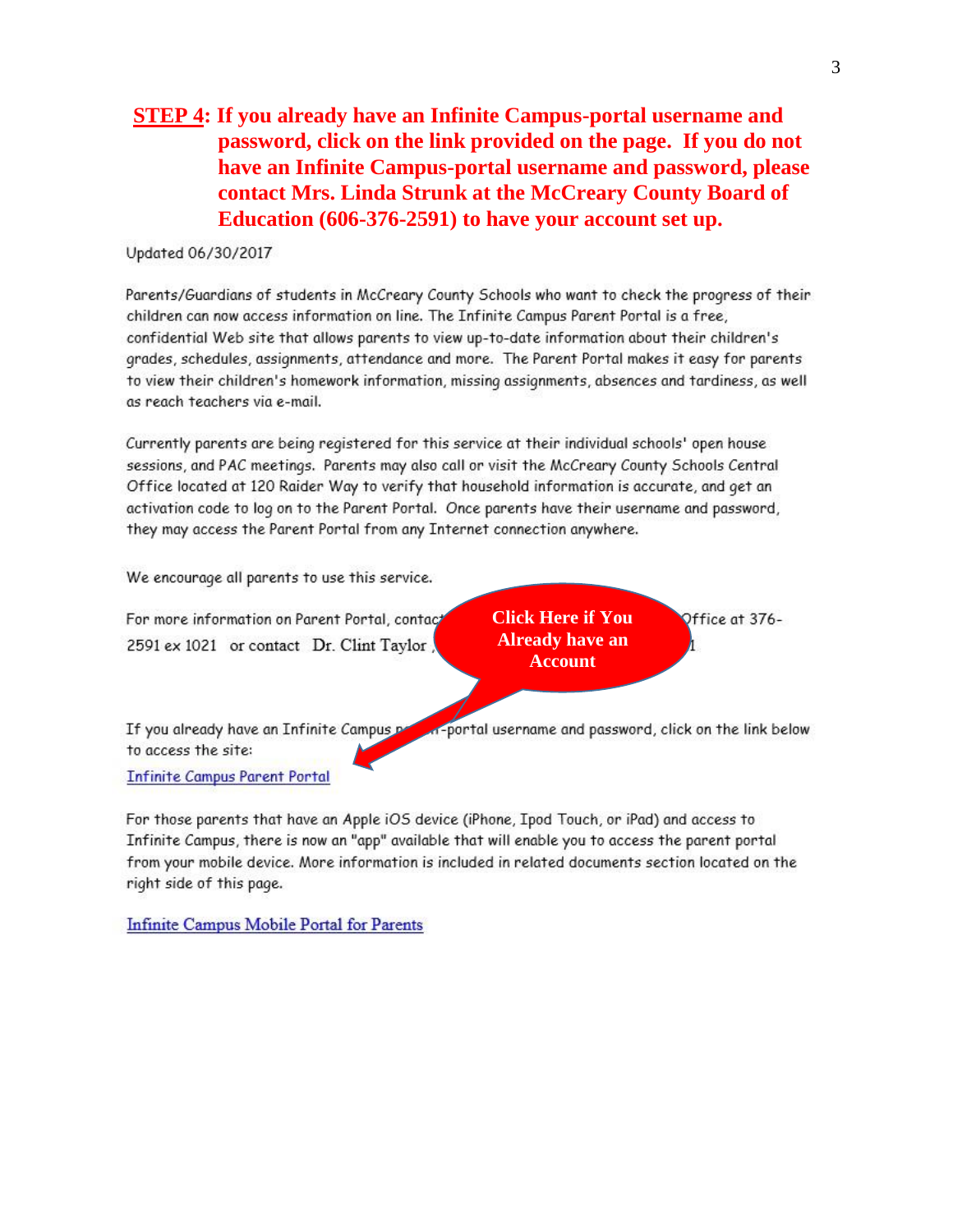#### **STEP 5: Once you have logged into Campus Portal, click on the Online Registration link.**

| Family                                        | <b>District Announcements - 0 messages</b>                 |  |  |  |  |
|-----------------------------------------------|------------------------------------------------------------|--|--|--|--|
| <b>Messages</b>                               | School Announcements - 0 messages                          |  |  |  |  |
| <b>Household Information</b><br>>             |                                                            |  |  |  |  |
| <b>Family Members</b><br>>                    | $\times$ Inbox - 571 messages                              |  |  |  |  |
| Calendar<br>⋗                                 | Delete Messages                                            |  |  |  |  |
| <b>To Do List</b><br>⋗                        |                                                            |  |  |  |  |
| <b>User Account</b>                           | Day of School Aug. 14, 2019                                |  |  |  |  |
| <b>Account Settings</b><br>⋗                  | <b>Click Here</b><br><b>Anty Schools School Calendar</b>   |  |  |  |  |
| <b>Contact Preferences</b><br>⋗               | nouncements, Monday May 13                                 |  |  |  |  |
| <b>Access Log</b><br>>                        | McCreary Central Announcements, Monday May 13<br>054       |  |  |  |  |
|                                               | 413/2019 McCreary Central Announcements, Monday May 13     |  |  |  |  |
| <b>Notification Settings</b><br>>             | 05/10/2019 McCreary Central Announcements, Friday May 10   |  |  |  |  |
|                                               | 05/10/2019 McCreary Central Announcements, Friday May 10   |  |  |  |  |
| <b>Online Registration</b>                    | 05/10/2019 McCreary Central Announcements, Friday May 10   |  |  |  |  |
| <b>McCreary County</b>                        | 05/09/2019 McCreary Central Announcements, Thursday May 9  |  |  |  |  |
| <b>MCCREARY CENTRAL</b><br><b>HIGH SCHOOL</b> | 05/09/2019 McCreary Central Announcements, Thursday May 9  |  |  |  |  |
|                                               | 05/09/2019 McCreary Central Announcements, Thursday May 9  |  |  |  |  |
|                                               | 05/09/2019 WCE Daily Announcements                         |  |  |  |  |
|                                               | 05/08/2019 McCreary Central Announcements, Wednesday May 8 |  |  |  |  |
|                                               | 05/08/2019 McCreary Central Announcements, Wednesday May 8 |  |  |  |  |
|                                               |                                                            |  |  |  |  |

## **STEP 6: Click "Begin Registration" and follow the directions on the screen.**  Registration Year 20-21 v \*

**Begin Registration** 

**STEP 7: Once you have completed the registration for each child, please click on "Submit Registration."** 

**STEP 8: Next, you will need to complete the household income form. To complete this form return to the Parent Portal Home Page at <https://kyede8.infinitecampus.org/campus/portal/mccreary.jsp>**

**STEP 9: Click on the "Applications/Forms" link.** 

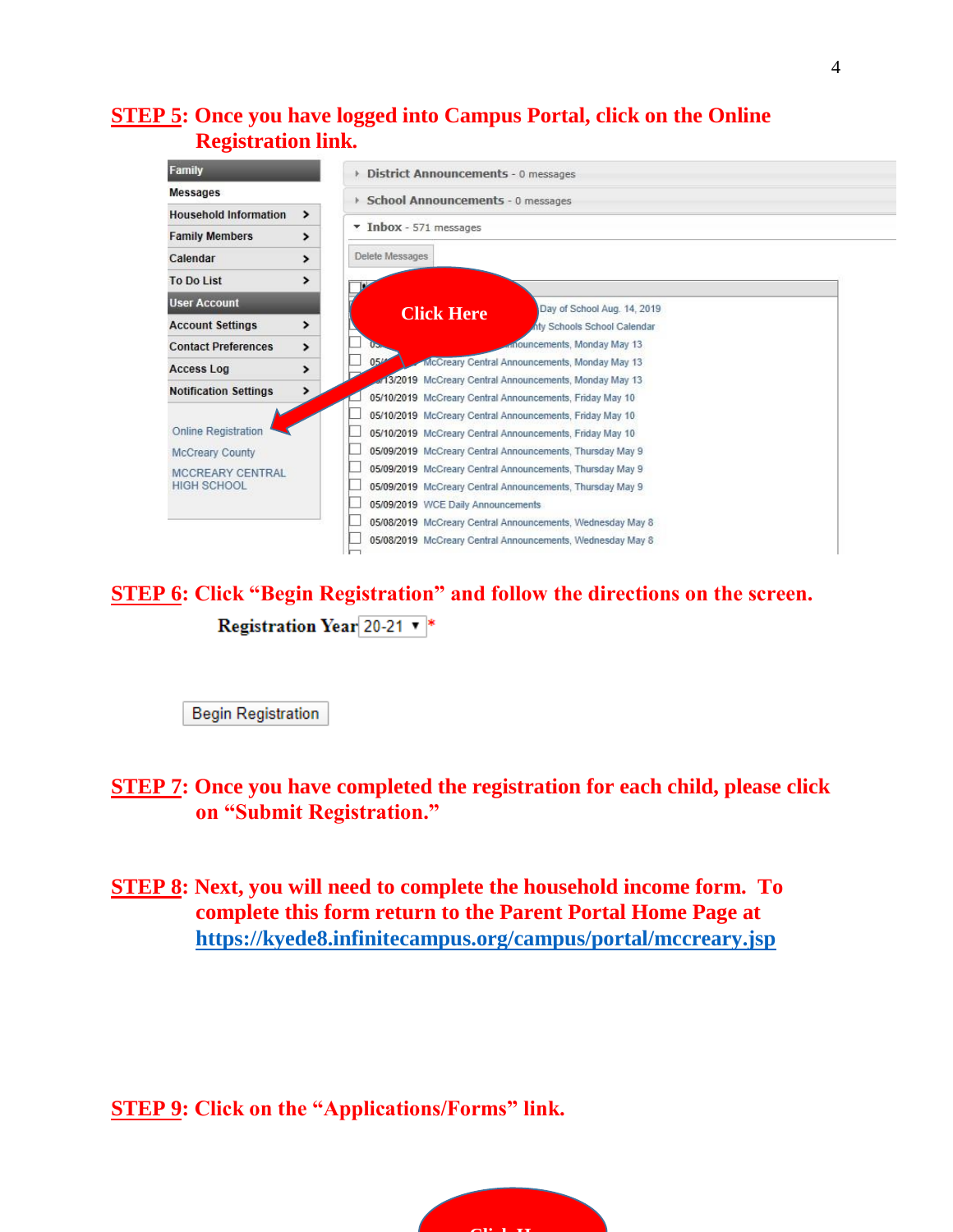| Family                                        |               |                                               | <b>District Announcements - 0 messages</b>                        |  |
|-----------------------------------------------|---------------|-----------------------------------------------|-------------------------------------------------------------------|--|
| Messages                                      |               |                                               | School Announcements - 0 messages                                 |  |
| <b>Household Information</b>                  | ⋗             |                                               |                                                                   |  |
| <b>Family Members</b>                         | ⋗             | $\overline{\phantom{a}}$ Inbox - 571 messages |                                                                   |  |
| Calendar                                      | ⋗             | Delete Message                                |                                                                   |  |
| <b>Applications/Forms</b>                     | ⋗             | Date                                          | Subject                                                           |  |
| To Do List                                    | ⋗             |                                               | 05/16/2019 2019-2020 Calendar - First Day of School Aug. 14, 2019 |  |
| <b>User Account</b>                           |               |                                               | 05/13/2019 2019-2020 McCreary County Schools School Calendar      |  |
| <b>Account Settings</b>                       | >             |                                               | 05/13/2019 McCreary Central Announcements, Monday May 13          |  |
| <b>Contact Preferences</b>                    | >             |                                               | 05/13/2019 McCreary Central Announcements, Monday May 13          |  |
| <b>Access Log</b>                             | ⋗             |                                               | 05/13/2019 McCreary Central Announcements, Monday May 13          |  |
|                                               |               |                                               | 05/10/2019 McCreary Central Announcements, Friday May 10          |  |
| <b>Notification Settings</b>                  | $\rightarrow$ |                                               | 05/10/2019 McCreary Central Announcements, Friday May 10          |  |
|                                               |               |                                               | 05/10/2019 McCreary Central Announcements, Friday May 10          |  |
| <b>Online Registration</b>                    |               |                                               | 05/09/2019 McCreary Central Announcements, Thursday May 9         |  |
| <b>McCreary County</b>                        |               |                                               | 05/09/2019 McCreary Central Announcements, Thursday May 9         |  |
|                                               |               |                                               | 05/09/2019 McCreary Central Announcements, Thursday May 9         |  |
| <b>MCCREARY CENTRAL</b><br><b>HIGH SCHOOL</b> |               |                                               | 05/09/2019 WCE Daily Announcements                                |  |
|                                               |               |                                               | 05/08/2019 McCreary Central Announcements, Wednesday May 8        |  |
|                                               |               |                                               | 05/08/2019 McCreary Central Announcements, Wednesday May 8        |  |

### **STEP 10: Click the link to start the application process and follow the directions on the screen.**

**Click Here**

| <b>Messages</b>                               | ゝ                     |
|-----------------------------------------------|-----------------------|
| <b>Household Information</b>                  | ⋗                     |
| <b>Family Members</b>                         | >                     |
| Calendar                                      | >                     |
| <b>Applications/Forms</b>                     |                       |
| To Do List                                    | >                     |
| <b>User Account</b>                           |                       |
| <b>Account Settings</b>                       | ⋗                     |
| <b>Contact Preferences</b>                    | $\blacktriangleright$ |
| <b>Access Log</b>                             | $\blacktriangleright$ |
| <b>Notification Settings</b>                  | $\mathbf{r}$          |
| <b>Online Registration</b>                    |                       |
| <b>McCreary County</b>                        |                       |
| <b>MCCREARY CENTRAL</b><br><b>HIGH SCHOOL</b> |                       |

#### **Applications/Forms**

Meal Benefits Application click here to start the application process.

Reports on this page require the Adobe Acrobat Reader (free). Adobe Reader<sup>®</sup>



## **STEP 11: Once you have completed the Meals Benefits Application, click on "Submit."**